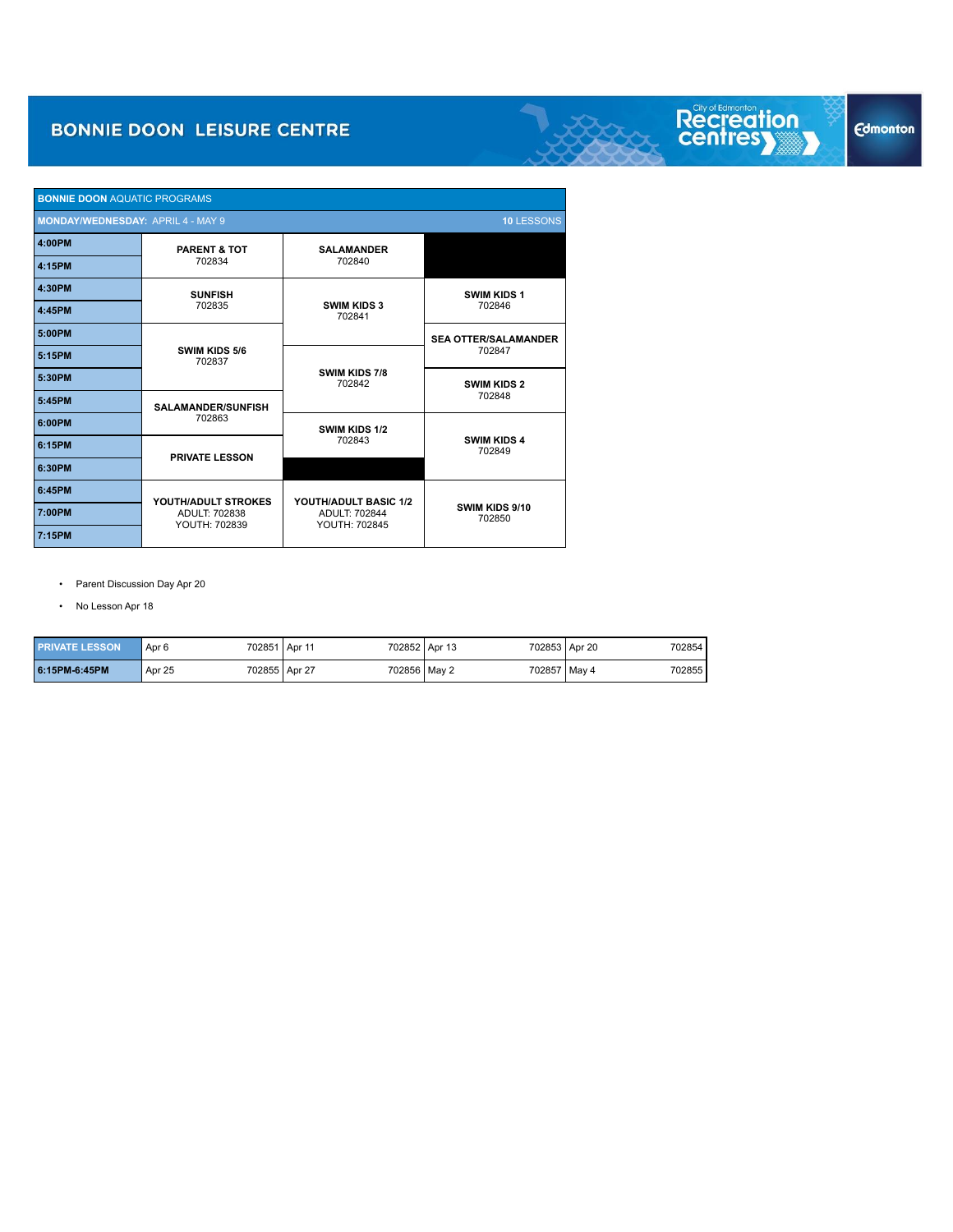| <b>BONNIE DOON AQUATIC PROGRAMS</b>                     |                                |                                       |                              |  |  |  |  |
|---------------------------------------------------------|--------------------------------|---------------------------------------|------------------------------|--|--|--|--|
| 10 LESSONS<br><b>MONDAY/WEDNESDAY: MAY 11 - JUNE 15</b> |                                |                                       |                              |  |  |  |  |
| 4:00PM                                                  | <b>PARENT &amp; TOT</b>        | <b>SALAMANDER</b>                     |                              |  |  |  |  |
| 4:15PM                                                  | 702860                         | 702867                                |                              |  |  |  |  |
| 4:30PM                                                  | <b>SUNFISH</b>                 |                                       | <b>SWIM KIDS 1</b>           |  |  |  |  |
| 4:45PM                                                  | 702861                         | <b>SWIM KIDS 3</b><br>702868          | 702873                       |  |  |  |  |
| 5:00PM                                                  |                                |                                       | <b>SEA OTTER/SALAMANDER</b>  |  |  |  |  |
| 5:15PM                                                  | SWIM KIDS 5/6<br>702862        |                                       | 702874                       |  |  |  |  |
| 5:30PM                                                  |                                | SWIM KIDS 7/8<br>702869               | <b>SWIM KIDS 2</b>           |  |  |  |  |
| 5:45PM                                                  | <b>SALAMANDER/SUNFISH</b>      |                                       | 702875                       |  |  |  |  |
| 6:00PM                                                  | 702864                         | SWIM KIDS 1/2                         |                              |  |  |  |  |
| 6:15PM                                                  | <b>PRIVATE LESSON</b>          | 702870                                | <b>SWIM KIDS 4</b><br>702876 |  |  |  |  |
| 6:30PM                                                  |                                |                                       |                              |  |  |  |  |
| 6:45PM                                                  | YOUTH/ADULT STROKES            | YOUTH/ADULT BASIC 1/2                 |                              |  |  |  |  |
| 7:00PM                                                  | ADULT: 702865<br>YOUTH: 702866 | <b>ADULT: 702871</b><br>YOUTH: 702872 | SWIM KIDS 9/10<br>702872     |  |  |  |  |
| 7:15PM                                                  |                                |                                       |                              |  |  |  |  |

• Parent Discussion Day May 30

• No Lesson May 23

| <b>PRIVATE LESSON</b> | May 16 | 702878 May 18 | 702879 May 25 | 702880 May 30 | 702881 |
|-----------------------|--------|---------------|---------------|---------------|--------|
| 6:15PM-6:45PM         | Jun    | 702882 Jun 6  | 702883 Jun 8  | 702884 Jun 13 | 702885 |

# **Edmonton**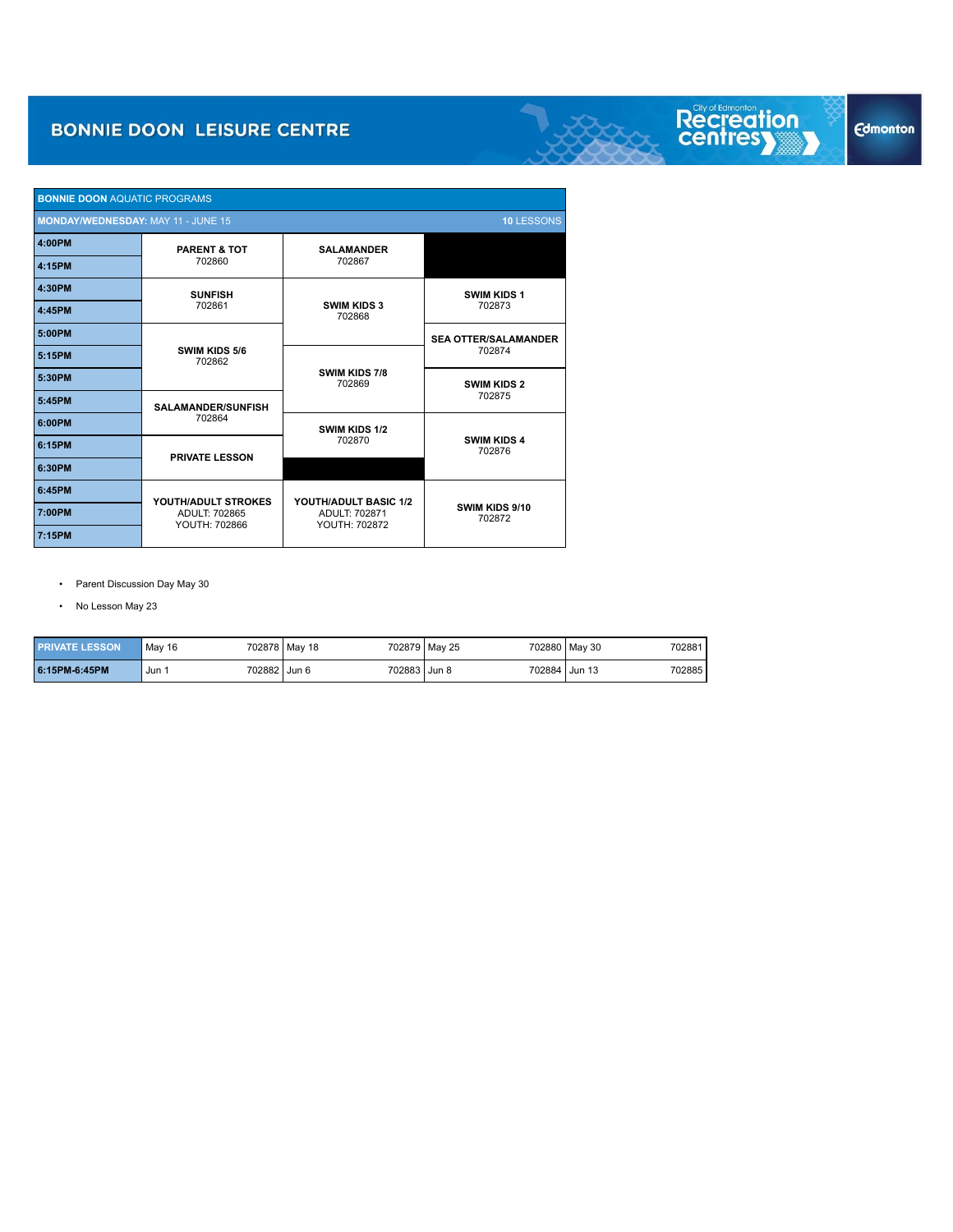| <b>BONNIE DOON AQUATIC PROGRAMS</b> |                               |
|-------------------------------------|-------------------------------|
| <b>MONDAY: APRIL 4 - JUNE 20</b>    | 10 LESSONS                    |
| 4:00PM                              |                               |
| 4:15PM                              |                               |
| 4:30PM                              |                               |
| 4:45PM                              |                               |
| 5:00PM                              |                               |
| 5:15PM                              |                               |
| 5:30PM                              | <b>BRONZE CROSS</b><br>700886 |
| 5:45PM                              |                               |
| 6:00PM                              |                               |
| 6:15PM                              |                               |
| 6:30PM                              |                               |
| 6:45PM                              |                               |
| 7:00PM                              |                               |
| 7:15PM                              |                               |

- Parent Discussion Day May 9
- No Lesson Apr 18 & May 23

Recreation<br>centresy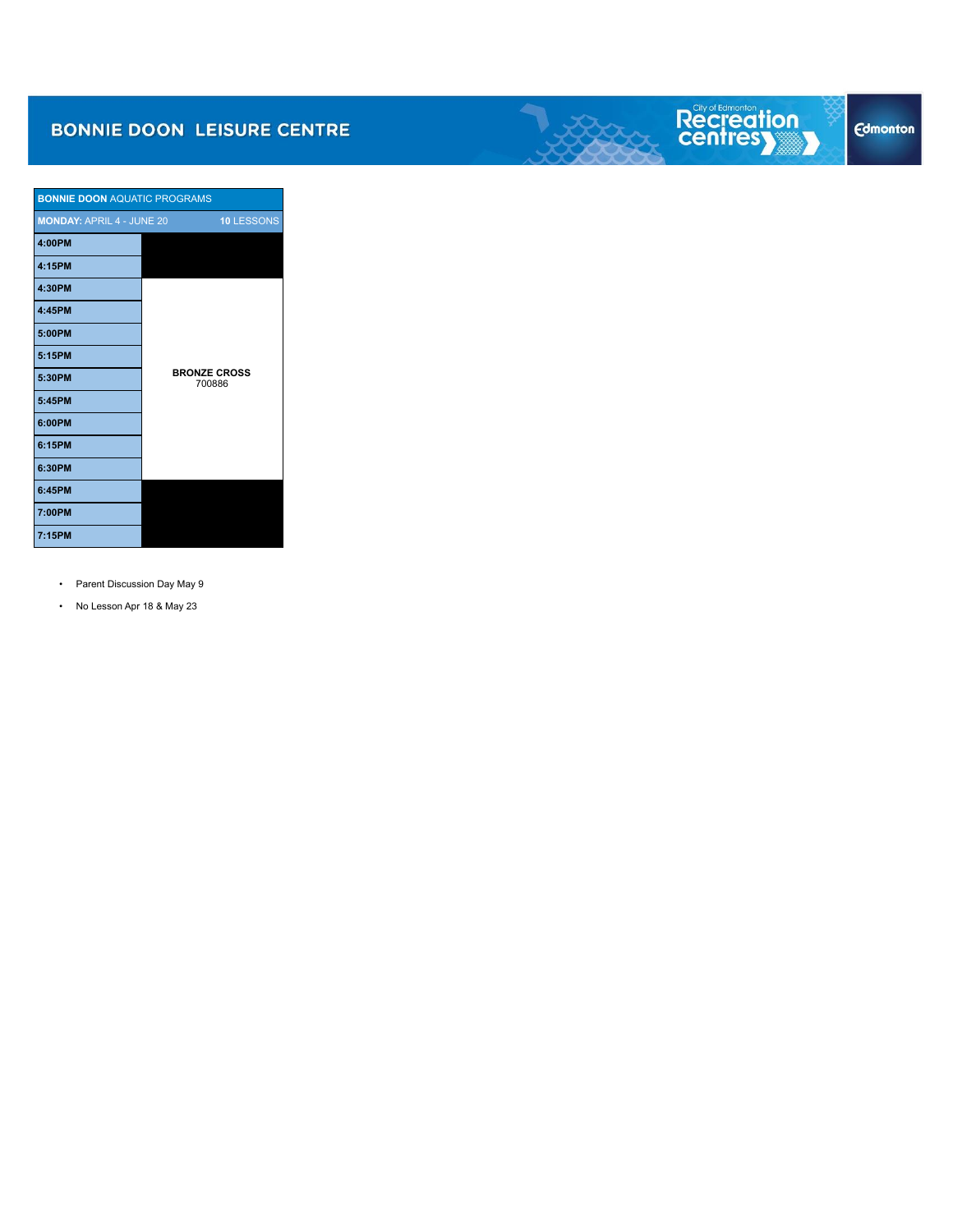| <b>BONNIE DOON AQUATIC PROGRAMS</b>  |                                   |  |
|--------------------------------------|-----------------------------------|--|
| <b>WEDNESDAY: APRIL 13 - JUNE 15</b> | <b>10 LESSONS</b>                 |  |
| 4:00PM                               | SWIM KIDS 1/2 FR                  |  |
| 4:15PM                               | 702887                            |  |
| 4:30PM                               | <b>SALAMANDER/SUNFISH FR</b>      |  |
| 4:45PM                               | 700387                            |  |
| 5:00PM                               |                                   |  |
| 5:15PM                               |                                   |  |
| 5:30PM                               | <b>SWIM KIDS 5/6 FR</b><br>702888 |  |
| 5:45PM                               |                                   |  |
| 6:00PM                               |                                   |  |
| 6:15PM                               | SWIM KIDS 7/8<br>702889           |  |
| 6:30PM                               |                                   |  |
| 6:45PM                               |                                   |  |
| 7:00PM                               | SWIM KIDS 9/10<br>702890          |  |
| 7:15PM                               |                                   |  |

• Parent Discussion Day May 4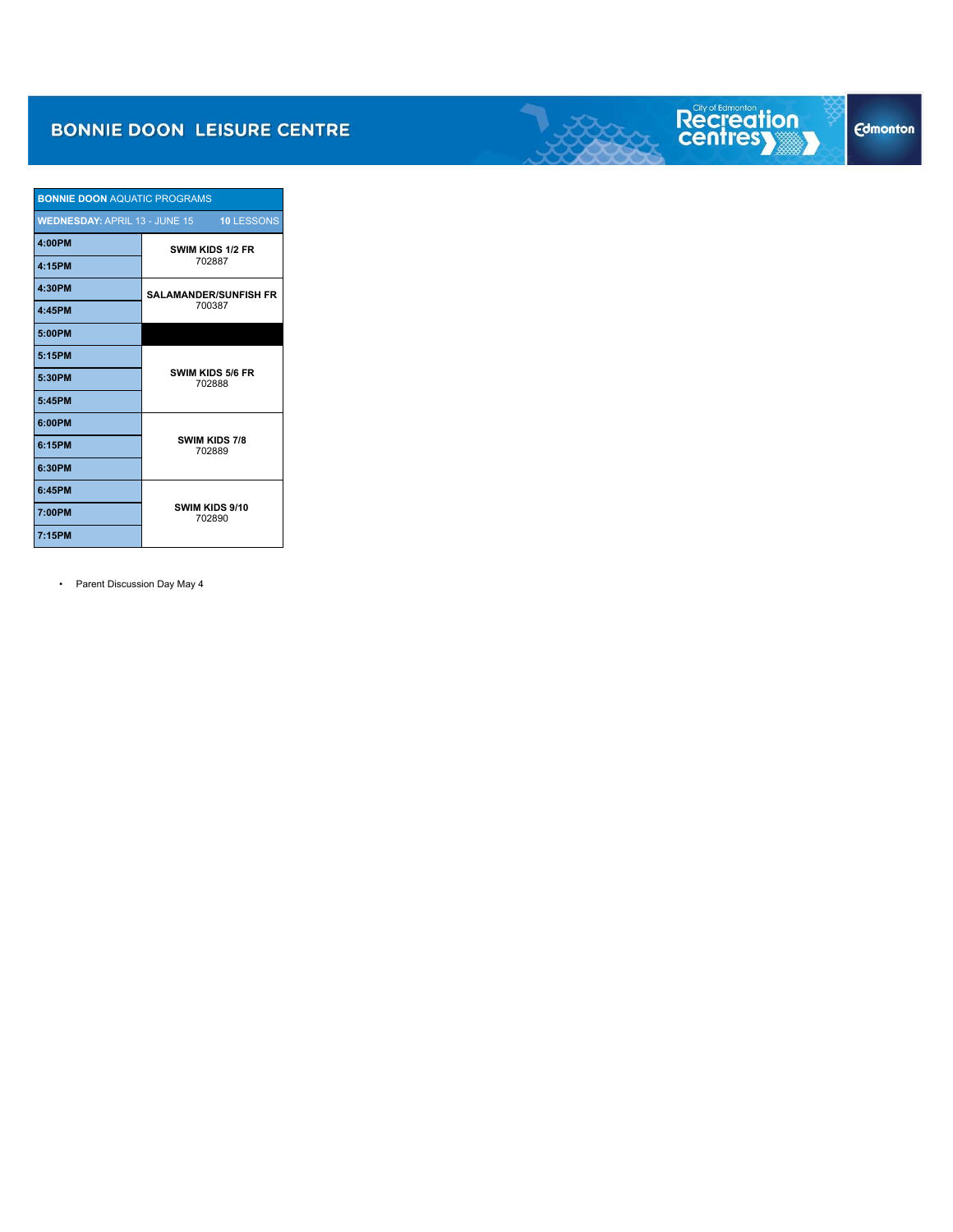| <b>BONNIE DOON AQUATIC PROGRAMS</b> |                                |                                |                                |                              |                                        |  |
|-------------------------------------|--------------------------------|--------------------------------|--------------------------------|------------------------------|----------------------------------------|--|
| <b>SATURDAY: APRIL 9 - JUNE 25</b>  |                                |                                |                                |                              | 10 LESSONS                             |  |
| 8:00AM                              | YOUTH/ADULT STROKES            | YOUTH/ADULT BASIC 1            | YOUTH/ADULT BASIC 2            |                              |                                        |  |
| 8:15AM                              | ADULT: 702896<br>YOUTH: 702897 | ADULT: 702906<br>YOUTH: 702908 | ADULT: 702941<br>YOUTH: 702942 |                              |                                        |  |
| 8:30AM                              |                                |                                |                                |                              |                                        |  |
| 8:45AM                              |                                |                                |                                | <b>SWIM ASSESSMENT</b>       |                                        |  |
| 9:00AM                              | <b>PARENT &amp; TOT</b>        | <b>SWIM KIDS 1</b>             |                                |                              | <b>SALAMANDER/SUNFISH FR</b><br>702953 |  |
| 9:15AM                              | 702889                         | 702935                         | <b>SWIM KIDS 3</b><br>702943   | SWIM KIDS 9/10<br>702948     |                                        |  |
| 9:30AM                              | <b>SALAMANDER</b>              |                                |                                |                              |                                        |  |
| 9:45AM                              | 702900                         | <b>SWIM KIDS 8</b><br>702936   |                                |                              |                                        |  |
| 10:00AM                             | <b>SWIM KIDS 2</b>             |                                | <b>SWIM KIDS 5</b><br>702944   | <b>SWIM KIDS 7</b><br>702949 | <b>SWIM KIDS 3/4 FR</b><br>703024      |  |
| 10:15AM                             | 702902                         |                                |                                |                              |                                        |  |
| 10:30AM                             |                                | <b>SUNFISH</b>                 |                                |                              | SWIM KIDS 1/2 FR                       |  |
| 10:45AM                             |                                | 702937                         |                                | <b>SWIM KIDS 4</b><br>702950 | 703025                                 |  |
| 11:00AM                             | <b>SWIM KIDS 8</b><br>702903   | <b>SEA OTTER/SALAMANDER</b>    | SWIM KIDS 6<br>702945          |                              | <b>SWIM KIDS 5/6 FR</b><br>703027      |  |
| 11:15AM                             |                                | 702938                         |                                | SWIM KIDS 1                  |                                        |  |
| 11:30AM                             | <b>PRIVATE LESSON</b>          |                                | <b>SALAMANDER</b>              | 702904                       |                                        |  |
| 11:45AM                             |                                | <b>SWIM KIDS 3</b><br>702939   | 702951                         |                              |                                        |  |
| 12:00PM                             | <b>SUNFISH</b>                 |                                | <b>SWIM KIDS 2</b>             |                              |                                        |  |
| 12:15PM                             | 702905                         | PARENT & TOT                   | 702946                         |                              |                                        |  |
| 12:30PM                             |                                | 702940                         |                                |                              |                                        |  |
| 12:45PM                             |                                |                                | <b>SWIM KIDS 4</b><br>702947   | JUNIOR LIFEGUARD CLUB        |                                        |  |
| 1:00PM                              |                                |                                |                                | 702952                       |                                        |  |
| 1:15PM                              |                                |                                |                                |                              |                                        |  |
| 1:30PM                              |                                |                                |                                |                              |                                        |  |

• Parent Discussion Day May 14

**1:45PM n/a**

• No Lesson Apr 16 & May 21

| <b>PRIVATE LESSON</b>  | Apr 9                  | 703028 Apr 23 | 703029 Apr 30<br>703030 May 7 |               | 703032<br>703031 May 14 |
|------------------------|------------------------|---------------|-------------------------------|---------------|-------------------------|
| 11:30AM-12:00PM        | 703033 Jun 4<br>May 28 | 703034 Jun 11 | 703035 Jun 18                 | 703036 Jun 25 | 703037                  |
|                        |                        |               |                               |               |                         |
| <b>SWIM ASSESSMENT</b> | Apr 9                  | 703038 Apr 23 | 703039 Apr 30<br>703040 May 7 |               | 703042<br>703041 May 14 |
| 8:45AM-9:00AM          | 703043 Jun 4<br>May 28 | 703044 Jun 11 | 703045 Jun 18                 | 703046 Jun 25 | 703047                  |